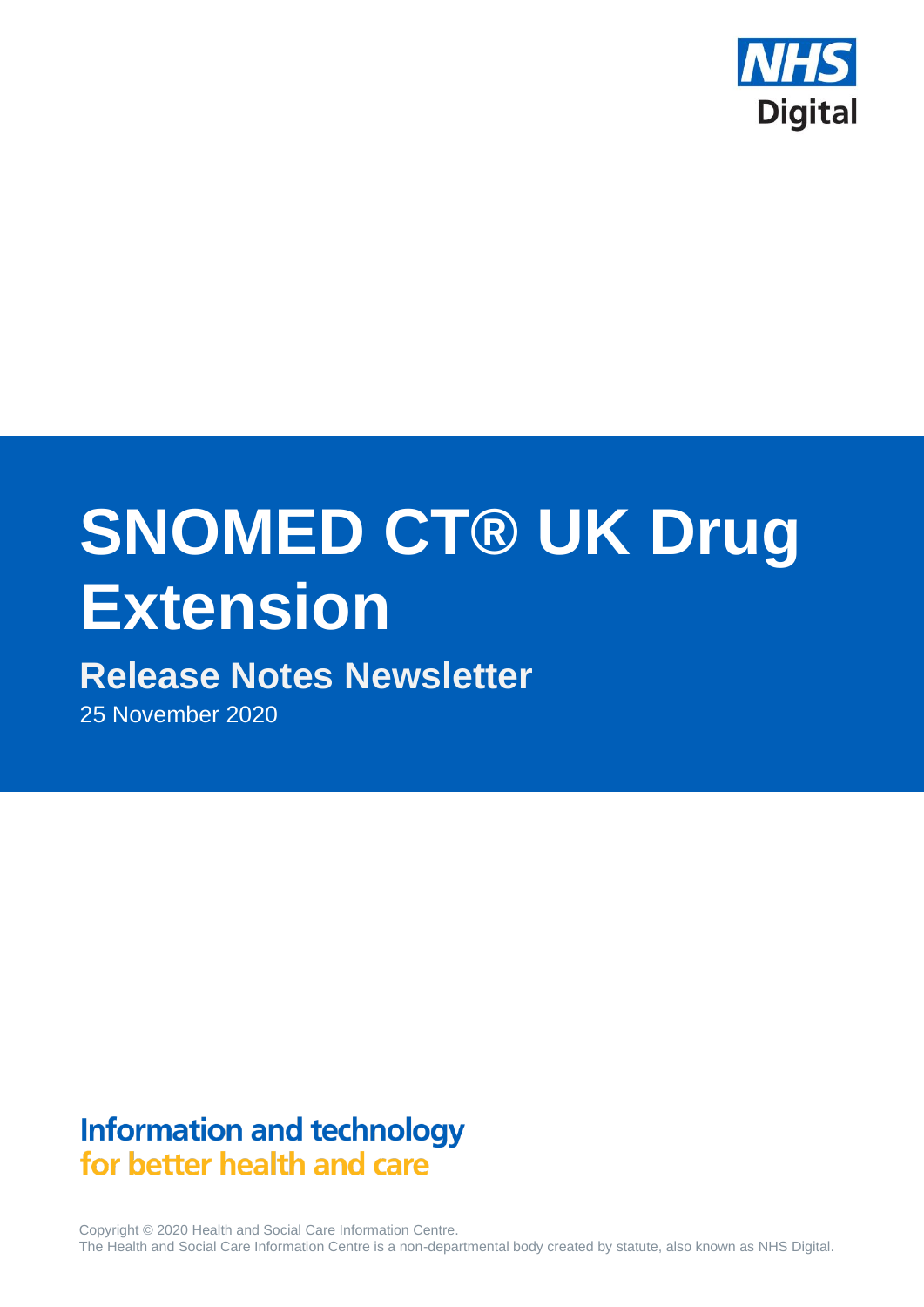## This document covers the data provided in Release Format 2 (RF2) of SNOMED CT

The Release Notes Newsletter has been constructed to add further clarification to some dm+d content that has been identified as requiring such (due to e.g. differences between dm+d approach and that of current drug catalogues) and to communicate changes to the release and forthcoming changes to future releases.

This document is intended to be adjunct to, not a replacement, for other documentation already available, and should be read in conjunction with current published dm+d documentation available through the 'dm+d resources' section of the [dm+d website.](https://www.nhsbsa.nhs.uk/pharmacies-gp-practices-and-appliance-contractors/dictionary-medicines-and-devices-dmd) SNOMED CT UK Edition [notices and known issues](https://hscic.kahootz.com/connect.ti/t_c_home/view?objectId=14224752) are published on [Delen,](https://hscic.kahootz.com/connect.ti/t_c_home) the NHS Digital terminology and classifications collaboration site.

All queries (omissions, perceived inaccuracies etc) about this document should be directed to the NHS Digital, Standards Delivery helpdesk [\(information.standards@nhs.net\)](mailto:information.standards@nhs.net).

Please note:

- The content of this document is intended to support implementation and usage of dm+d and is not a replacement for good system design.
- This document will be subject to update further to user feedback and any changes to dm+d content or structure.
- Whilst the first section may see little change (but see note above) the final sections detail changes and forthcoming changes to specific releases and content will therefore be updated with each release.

\*This document is designed to support dm+d content in general but specifically the SNOMED CT<sup>1</sup> UK Drug Extension. For more information about all components and releases relating to dm+d see the [dm+d website](https://www.nhsbsa.nhs.uk/pharmacies-gp-practices-and-appliance-contractors/dictionary-medicines-and-devices-dmd)

<sup>1</sup> SNOMED® and SNOMED CT® are registered trademarks of the International Health Terminology Standards Development Organisation (IHTSDO®) [\(www.snomed.org\)](http://www.snomed.org/). SNOMED CT® was originally created by the College of American Pathologists.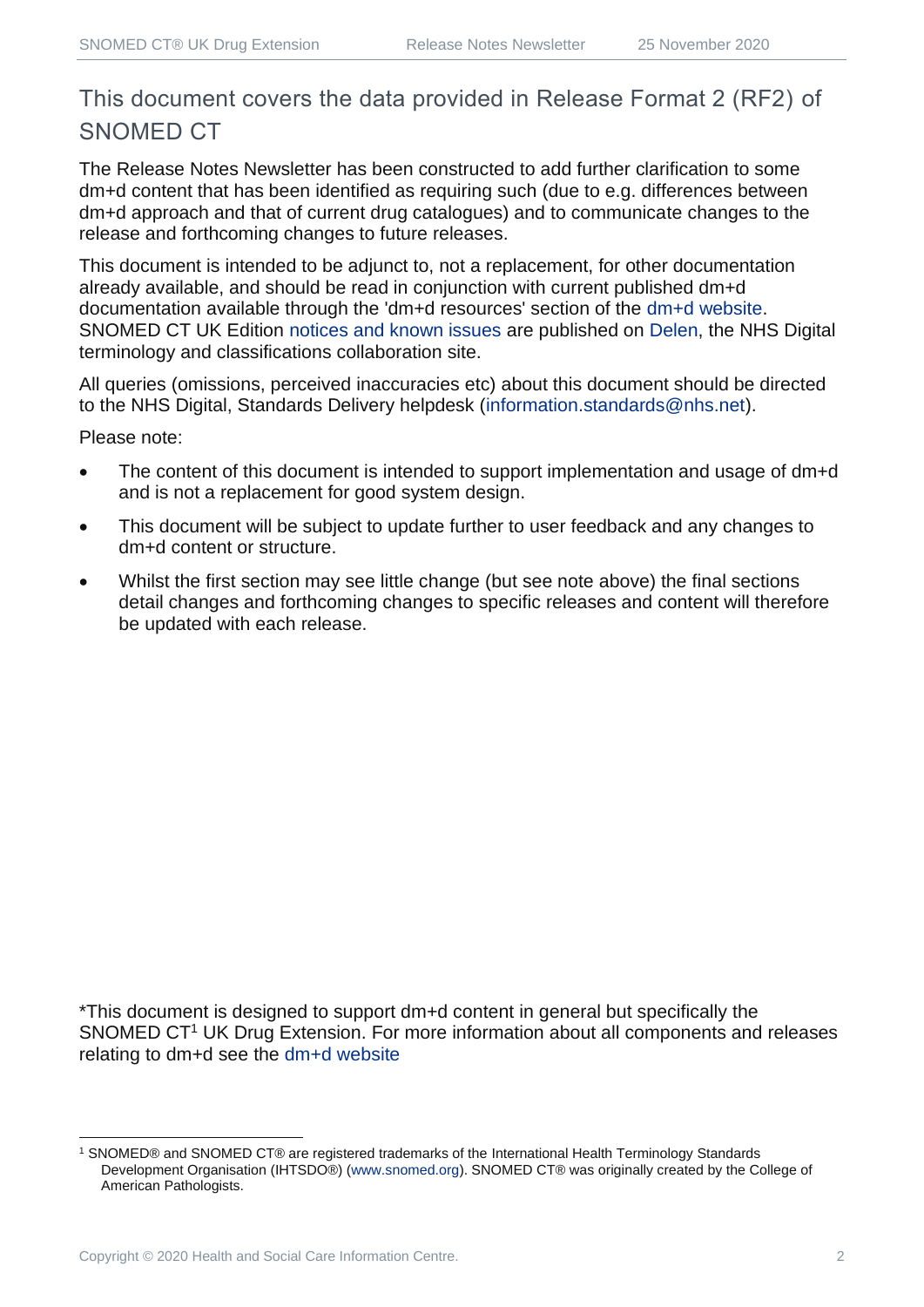## COPYRIGHT

- This material includes SNOMED Clinical Terms® (SNOMED CT®) which is used by permission of the International Health Terminology Standards Development Organisation (IHTSDO). All rights reserved. SNOMED CT®, was originally created by The College of American Pathologists. "SNOMED" and "SNOMED CT" are registered trademarks of the IHTSDO.
- The NHS Dictionary of Medicines and Devices (dm+d) has been developed and is delivered through a partnership between the Health and Social Care Information Centre [\(digital.nhs.uk\)](https://digital.nhs.uk/) and the NHS Business Services Authority [\(https://www.nhsbsa.nhs.uk/nhs-prescription-services\)](https://www.nhsbsa.nhs.uk/nhs-prescription-services)

## DISCLAIMER

The Health and Social Care Information Centre<sup>2</sup> (HSCIC) accepts no liability for loss of data or for indirect or consequential losses, which is not the result of the negligence of the HSCIC and liability for such losses is hereby expressly excluded.

No warranty is given by the HSCIC, the Department of Health and Social Care or the International Health Terminology Standards Development Organisation as to the accuracy and comprehensiveness of SNOMED CT. All conditions, warranties, terms and undertakings, express or implied, whether by statute, common law, trade practice, custom, course of dealing or otherwise (including without limitation as to quality, performance or fitness or suitability for purpose) in respect of SNOMED CT are hereby excluded to the fullest extent permissible by law.

<sup>&</sup>lt;sup>2</sup> The Health and Social Care Information Centre is a non-departmental body created by statute, also known as NHS Digital.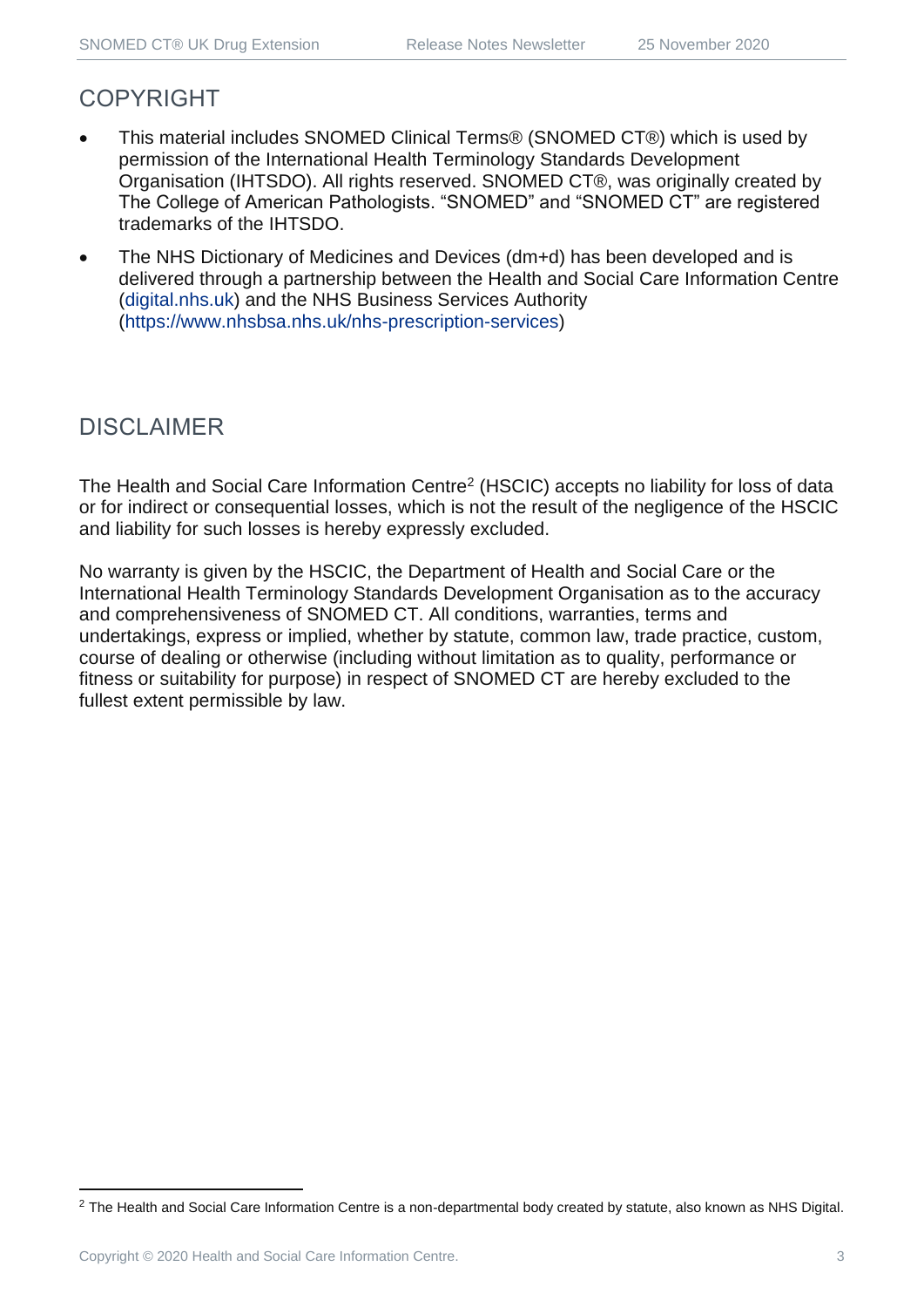## **1 Comments on current content:**

## **1.1 Dose forms**

With respect to Editorial Policy it is important to emphasise:

## **1.1.1 Patches**

- Strength is usually expressed as the amount of 'active drug' (by weight) released over x hours (e.g. per hour or per 24 hours)
- The intended duration of usage of a patch is not identified at VMP or AMP level i.e. a transdermal estradiol patch releasing 50mcg/24hours would be represented by the same VMP whether it is intended for twice weekly usage or weekly usage
- No distinction is made to differentiate the type of drug reservoir utilised although this may be relevant in certain off-license indications.

## **1.1.2 Injections**

Due to the need to add more information to the dose form in dm+d injections are expressed as e.g. powder and solvent for injection etc rather than merely injection. However, the need to pick a dose form of this complexity may be prohibitive in secondary care prescribing where the prescriber merely wishes to prescribe an 'injection'.

Within the guidance for secondary care there is outlined the means for prescribers to prescribe at the more abstract level (injection). Please refer to the Secondary Care Implementation Guidance for details, in the 'Implementation Guidance' section of the [dm+d](https://www.nhsbsa.nhs.uk/pharmacies-gp-practices-and-appliance-contractors/dictionary-medicines-and-devices-dmd)  [website.](https://www.nhsbsa.nhs.uk/pharmacies-gp-practices-and-appliance-contractors/dictionary-medicines-and-devices-dmd)

## **1.1.3 Injections for intraspinal use**

Injections licensed for intraspinal administration are not differentiated at VMP level in dm+d. In addition a number of products that may be given by this route are unlicensed specials. For prescriptions requiring a product to be given by these high risk routes it is necessary that the suitability of the product to be administered is confirmed at the point of dispensing and/or administration.

## **1.1.4 Alcoholic vs aqueous gels**

The base used in cutaneous products is not identified at VMP level in dm+d. This may mean that in order to specify a patients requirements more specifically prescribing at AMP level is more appropriate.

For example:

• Benzoyl peroxide 5% gel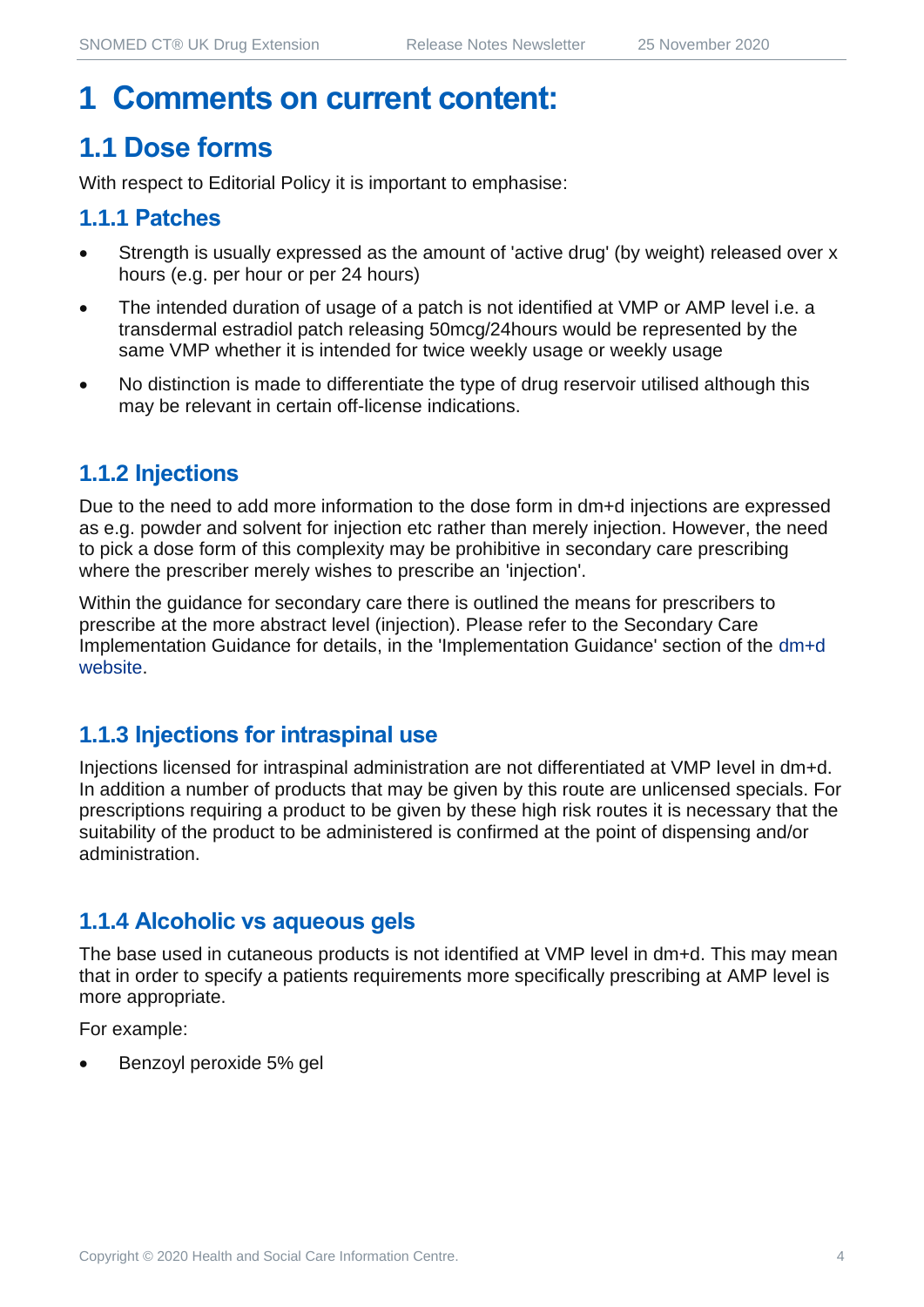## **1.2 Editorial Policy**

#### **1.2.1 Preservative Free**

The preservative free flag is used to denote the absence of preservative in preservative free *eye drops* only.

Please note:

- the setting of this flag only confirms that preservative is absent from the VMP; a null value does not necessarily indicate that it is present
- **The flag is not applied to any other dose form** i.e. intra-spinal injections are not distinguished (see note above).

## **1.2.2 Route of administration**

Information on route of administration is provided at VMP level. The information is only provided as a support for decision support and not intended to inform clinicians on usage.

At VMP level routes are merely a superset of the linked AMP licensed routes.

## **1.2.3 Inclusion of Unit of Measure at VMP**

Semantic normal form patterns for VMP descriptions in dm+d follow the pattern:

**Name Strength** Modification(s) **Form Unit dose** xxx-free(s)

Following this pattern would mean for tablets, capsules etc full description would be:

Atenolol 25mg tablets 1 tablet

To retain these full descriptions would make the descriptions unsuitable for use in a human interface. Therefore the unit dose is left implied (Atenolol 25mg tablets).

There are instances however where the form is insufficiently precise to describe the product and therefore the unit dose is included in the name. These instances include:

The form injection does not fully describe a product therefore the name is qualified with the unit dose form for example: ampoules, vials, pre-filled syringes etc.

E.g. Furosemide 50mg/5ml solution for injection ampoules.

• Other unit dose examples include: Budesonide 250micrograms/ml nebuliser liquid 2ml unit dose vials, Carbenoxalone 1% granules 2g sachets, Benorilate 2g granules sachets.

*See dm+d Editorial Policy for full examples and exceptions to this rule.*

## **1.2.4 The use of Fully Specified Names and Preferred Terms**

The semantic representation of concepts in dm+d (the dm+d name and dm+d description) may be updated in line with changes to dm+d Editorial Policy, changes to the product name itself or to supplier names. Within the SNOMED CT UK Drug Extension the current dm+d derived description for the core concept classes of VTM, VMP, VMPP, AMP and AMPP becomes the Preferred Term so a change to the dm+d terms would cause the Preferred Term to be updated.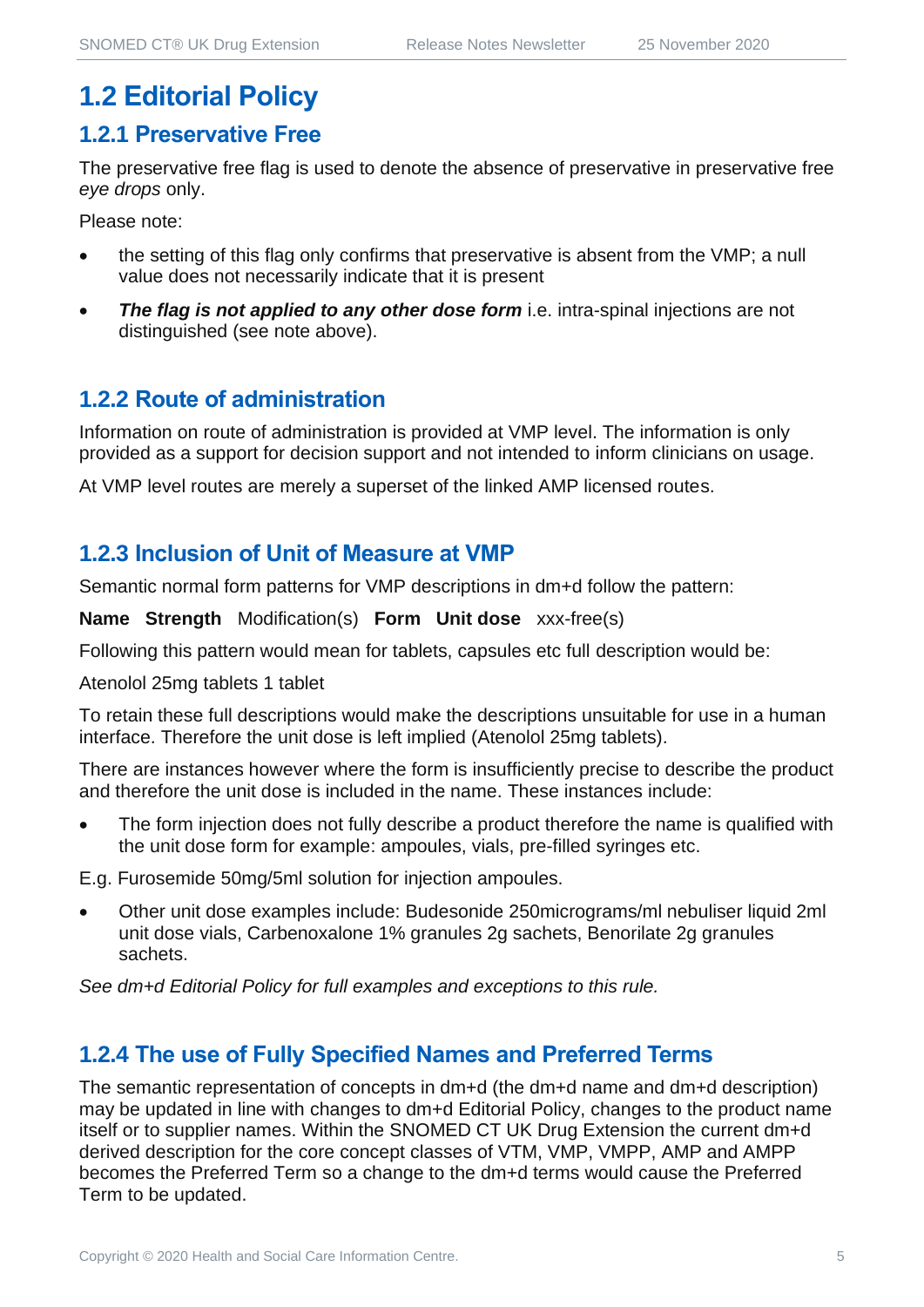Fully Specified Names in SNOMED CT will generally remain unchanged<sup>3</sup>. The differences in Editorial policies between SNOMED CT and dm+d mean that there will be instances where there is a mismatch between the Preferred Term and the Fully Specified Name.

## **1.2.5 Mechanisms for specifying Descriptions for use in the UK Edition of SNOMED CT- Realm Language Refsets**

A combination of factors such as professional preference, clinical safety & data schema conformance require the use of some supplementary mechanism for Specifying SNOMED CT Descriptions applicable to the UK Edition of SNOMED CT.

From the October 2011 UK Edition, in RF1 an NHS Realm Description Subset was published. With the deprecation of RF1 this is replaced by the National Health Service realm language reference set published in two parts. The "Pharmacy part" as published in the SNOMED CT UK Drug extension and its 'Clinical part' partner in the UK Extension. Together these two encompass the entire SNOMED CT description content and identifies the preferred term to be used in the NHS realm for all SNOMED CT concepts.

In RF2 the refset can be found in the location Refset\Language. National Health Service realm language reference set (pharmacy part) refset ID 999000691000001104

National Health Service realm language reference set (clinical part) refset ID 999001261000000100

## **1.2.6 Concept Status in dm+d vs Concept status in SNOMED CT**

Where concepts are created in dm+d and an identifier from the SNOMED CT International Release is not available at that time a SNOMED CT UK Drug Extension identifier is allocated. This is released in the dm+d XML data.

When the dm+d concepts are subsequently used to create the SNOMED CT UK Drug Extension it may be that the dm+d derived concept is determined to be a duplicate of a concept now available in the SNOMED CT International Release. In these instances the dm+d derived concept is given a retired status with a relationship to the SNOMED CT International Release concept. In the XML data the dm+d derived concept may remain valid with its original identifier for some time.

There may be instances where a SNOMED CT identifier from the International Release has been allocated to a concept within dm+d and this is subsequently discovered to be inappropriate for the dm+d concept. In this instance the SNOMED CT identifier from the International Release will appear in the dm+d XML format data as a previous identifier. These identifiers from the International Release will appear in the SNOMED CT UK Drug Extension with a status of current.

<sup>3</sup> From the SNOMED CT Technical Reference Guide for the FullySpecifiedName:

Changes in presentation such as changed capitalization, punctuation, spelling or revision due to changes in agreed presentation style are permitted as long as they do not change the specified meaning of the Concept. Some changes to the semantic type shown in parentheses at the end of the FullySpecifiedName may also be considered minor changes if the change in hierarchy does not alter the Concept's meaning.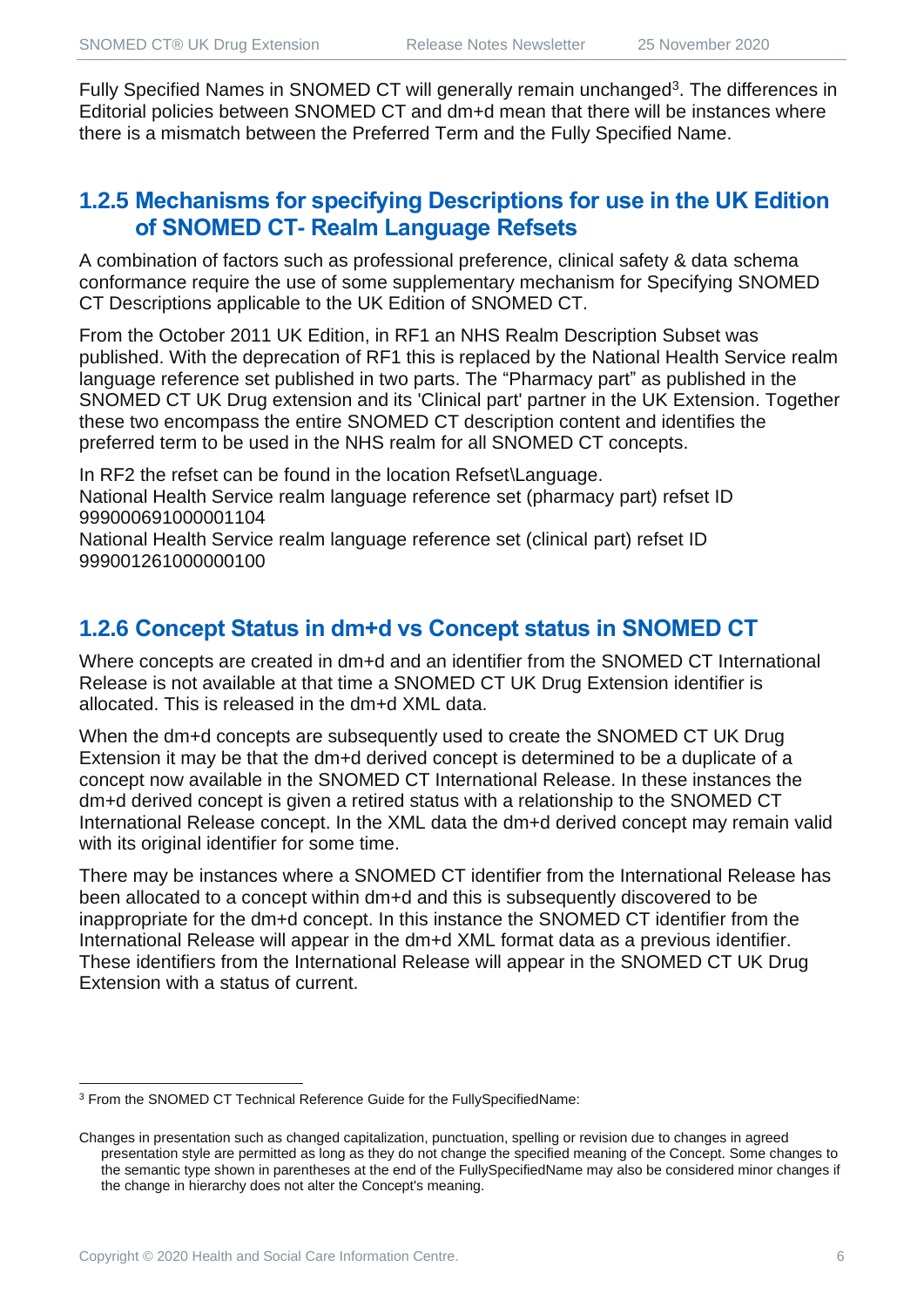## **1.3 Specific Products**

#### **1.3.1 Morphine and Tramadol modified release products**

Because there are no pharmacopoeial standards for oral modified release preparations 12 and 24 hour modified release morphine products are not distinguished at VMP level in dm+d. The same applies to the modified release tramadol products.

Two subsets are provided with the SNOMED CT release distinguishing related AMPs according to current licensed indications. For products where licensed indications are not available, for example, where wholesalers may provide products from several manufacturers and SPCs are not available these products will not be included in the 12 and 24 hour modified release subsets.

Explanation of how these subsets can be utilised within a prescribing framework can be found in the Secondary Care Implementation Guidance, in the 'Implementation Guidance' section of the [dm+d website.](https://www.nhsbsa.nhs.uk/pharmacies-gp-practices-and-appliance-contractors/dictionary-medicines-and-devices-dmd)

## **1.3.2 Valproic acid vs valproate semisodium**

We have taken advice and clinically the active moiety for these products is the same and so they are not differentiated at VMP level. The two brands available have different indications so it may be necessary for the prescriber to specify the brand required to ensure they are prescribing within the details of the product license.

This may be an issue for other products such as cyproterone acetate where two brands exist with different indications for use.

## **1.3.3 Concentrate and 'High Strength' Morphine and Methadone**

dm+d does not identify concentrate or 'high strength' morphine or methadone products as such in the VMP term. Consideration should be given to how these products are displayed in picking lists to reduce the risk of mis-selection where multiple strengths are available.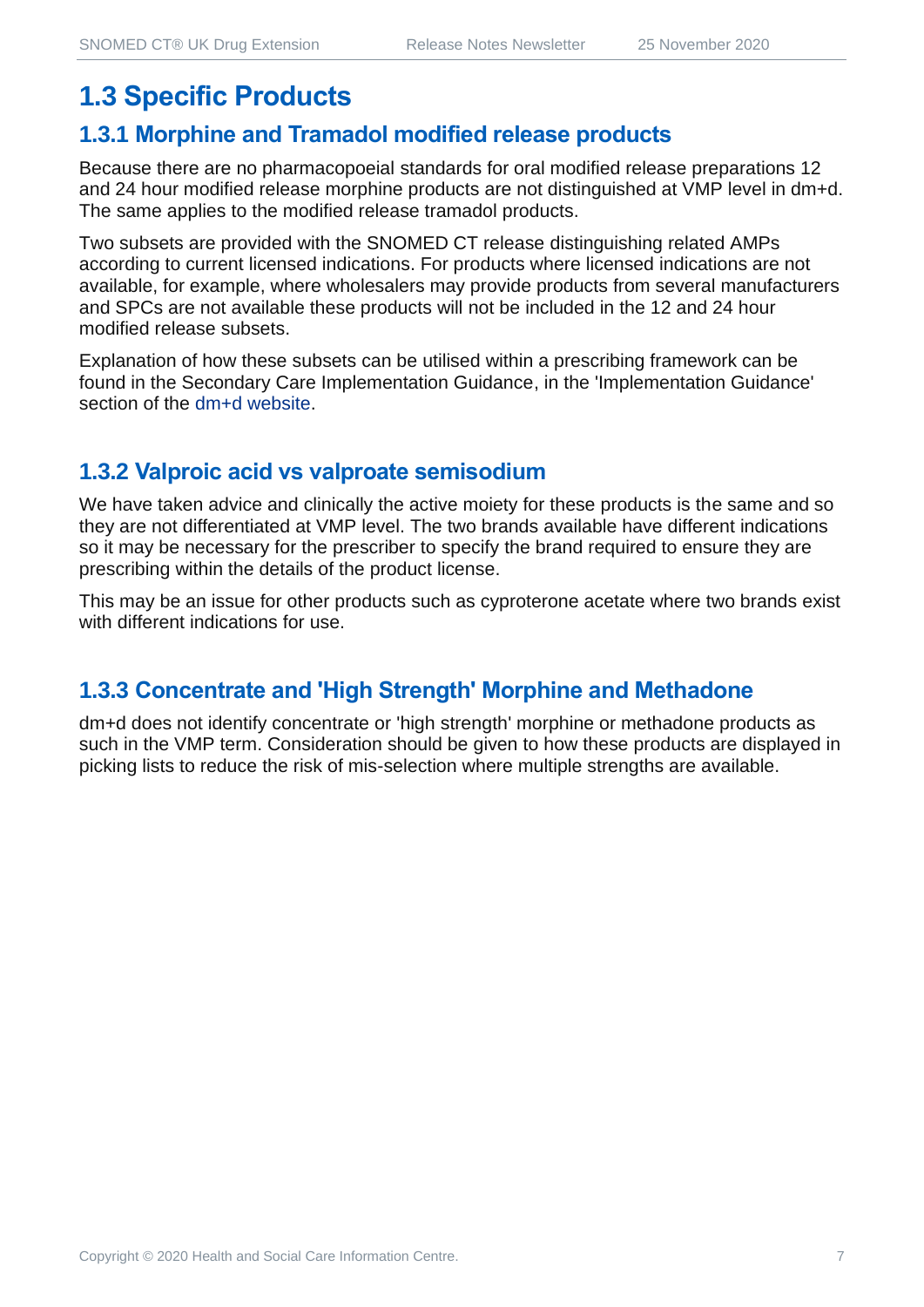## **1.4 Other Information**

## **1.4.1 Duplicated SNOMED IDs**

It is a basic principle of terminology that concept identifiers should not be reused. Due to a process error in 2006 a small number of SNOMED IDs were issued twice in dm+d. The concepts bearing these duplicated identifiers have all been invalidated and license holders were notified at the time. However it is recognised that since that time a number of new licenses have been issued and so a list of the duplicated identifiers and the terms is provided here for information.

| ID                                   | dmd_name                                                                                               | conceptType |
|--------------------------------------|--------------------------------------------------------------------------------------------------------|-------------|
| 9854411000001103                     | Smartflow drainable night drainage bag NB2 2litre, AMPP<br>120cm tube (Manfred Sauer UK Ltd) 10 device |             |
|                                      | 9854411000001103 Medium chain triglycerides - invalid                                                  | VTM         |
|                                      | 9854511000001104 Calcium + Magnesium                                                                   | VTM         |
|                                      | 9854511000001104 Gel-X tablets (Oakmed Ltd)                                                            | AMP         |
|                                      | 9854611000001100 Ostomy discharge solidifying agents 140 tablet                                        | <b>VMPP</b> |
| 9854611000001100   Ichthammol + Zinc |                                                                                                        | VTM         |
|                                      | 9854711000001109 Gel-X tablets (Oakmed Ltd) 140 tablet                                                 | AMPP        |
|                                      | 9854711000001109 Amiloride + Cyclopenthiazide - invalid                                                | VTM         |
| 9854911000001106                     | Meglumine amidotrizoate + Sodium amidotrizoate<br>- invalid                                            | <b>VTM</b>  |
|                                      | 9854911000001106  International normalised ratio testing strips 24 strip VMPP                          |             |

## **1.4.2 Subset Information**

Information relating to the scope and status of subsets contained in the SNOMED CT UK Drug Extension can now be found at the [Data Dictionary for Care \(DD4C\).](https://dd4c.digital.nhs.uk/dd4c/)

## **1.4.3 RF2 module dependency**

Several back-dated changes were made to the module dependency reference set (900000000000534007) in the release of 1 April 2017.

Modules effective as at 2016-12-07 and 2017-01-04 that are stated incorrectly as being dependent on modules effective as at 2016-01-31 or 2016-04-01 have had those target effective times corrected to 2016-07-31 or 2016-10-01 respectively.

For effective times 2006-05-01 onwards, dates representing the dependency of the SNOMED CT United Kingdom Edition reference set module (999000031000000106) on the SNOMED CT United Kingdom drug extension module (999000011000001104) have been updated to align with the dates representing the dependency of the SNOMED CT United Kingdom Edition module (999000041000000102) on the SNOMED CT United Kingdom drug extension module (999000011000001104).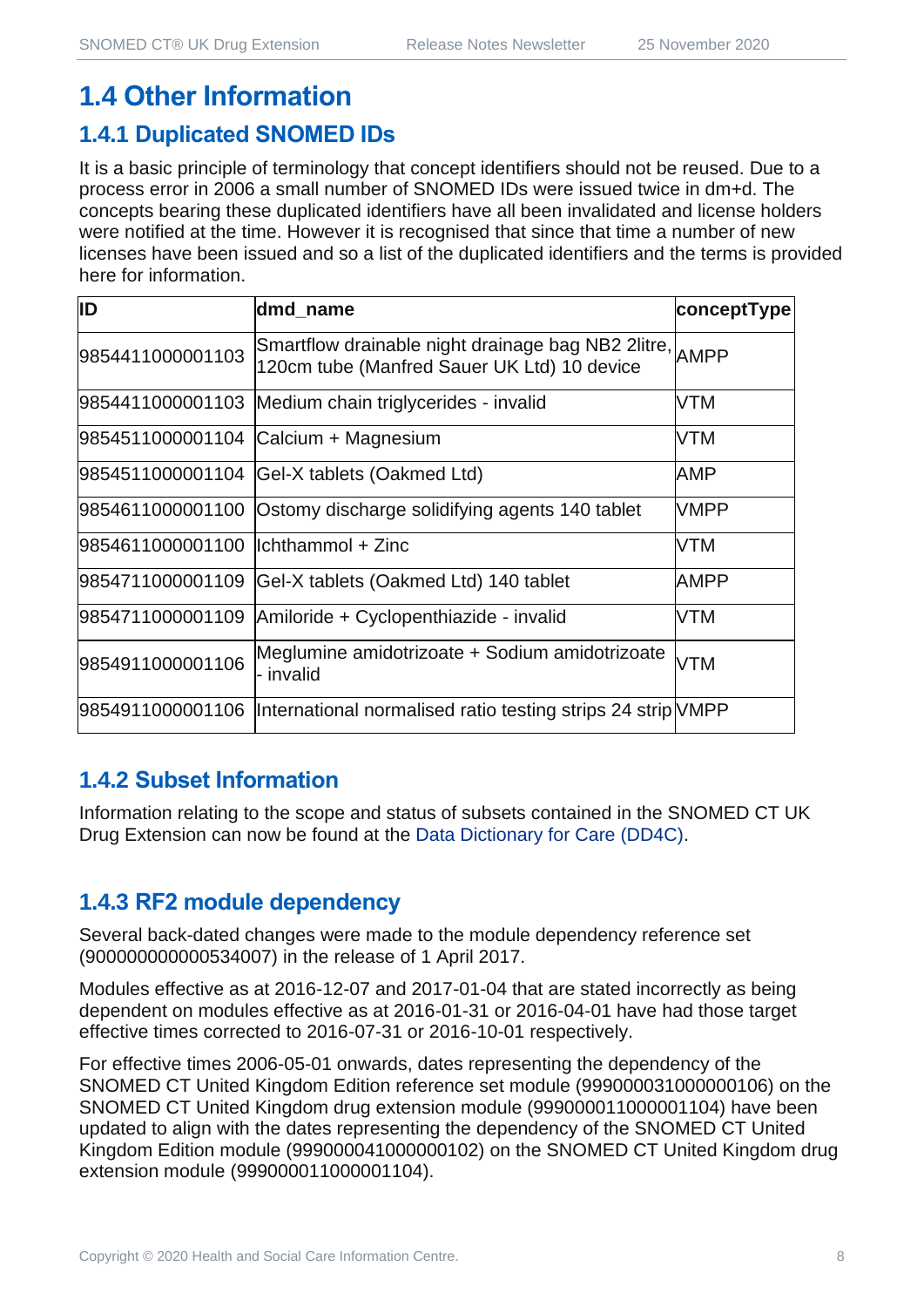For effective times before 2011-04-01, dates representing dependency on the SNOMED CT model component module (900000000000012004) have been updated to align with the single effective date (2002-01-31) of the model component module which remained unchanged during that period.

For effective times before 2004-01-31, in the release of 1 April 2017, dependencies were exhaustively represented. These included the missing immediate dependencies of the SNOMED CT United Kingdom drug extension module (999000011000001104) and of the SNOMED CT United Kingdom drug extension reference set module (999000021000001108) during that period. In the release of 1 April 2018, all dependency entries effective before 2004-01-31 were removed to reflect the SNOMED CT United Kingdom Edition baseline effective time of 2004-01-31.

## **1.4.4 RF2 association references**

In the release of 21 March 2018, references in the WAS A association reference set (900000000000528000) to an unreleased component (reference effective as at 2015-04-02 and inactivated 2015-04-29) were removed.

In the release of 1 April 2018, references in the MOVED FROM association reference set (900000000000525002) effective as at 2010-03-10, but with a target component effective from 2010-04-01, have had the effective time corrected to 2010-04-01.

In the release of 4 September 2019, NHS Digital released a new dm+d specific association reference set:

• 10991000001109|NHS dictionary of medicines and devices association type reference set|

This refset provides a link between Inactive SNOMED CT concepts that are still in use in dm+d and their Active replacement in the SNOMED CT UK drug Extension release.

## **1.4.5 NHS dm+d (dictionary of medicines and devices) realm language reference set**

In the 29.1.0 15-Apr-2020 release NHS Digital set every member of the NHS dm+d realm language reference set as Inactive.

In October 2019 NHS Digital stated it was their intent to withdraw the NHS dm+d (dictionary of medicines and devices) realm language reference set in April 2020:

• 999000671000001103 |National Health Service dictionary of medicines and devices realm language reference set (foundation metadata concept)|

The NHS dm+d realm language reference set has now been fully superseded by the NHS realm language reference set (pharmacy part):

• 999000691000001104 |National Health Service realm language reference set (pharmacy part) (foundation metadata concept)|

The metadata concept for the NHS dm+d realm language refset remains Active with all members of the refset set as Inactive. The metadata concept will be Inactivated in a future release.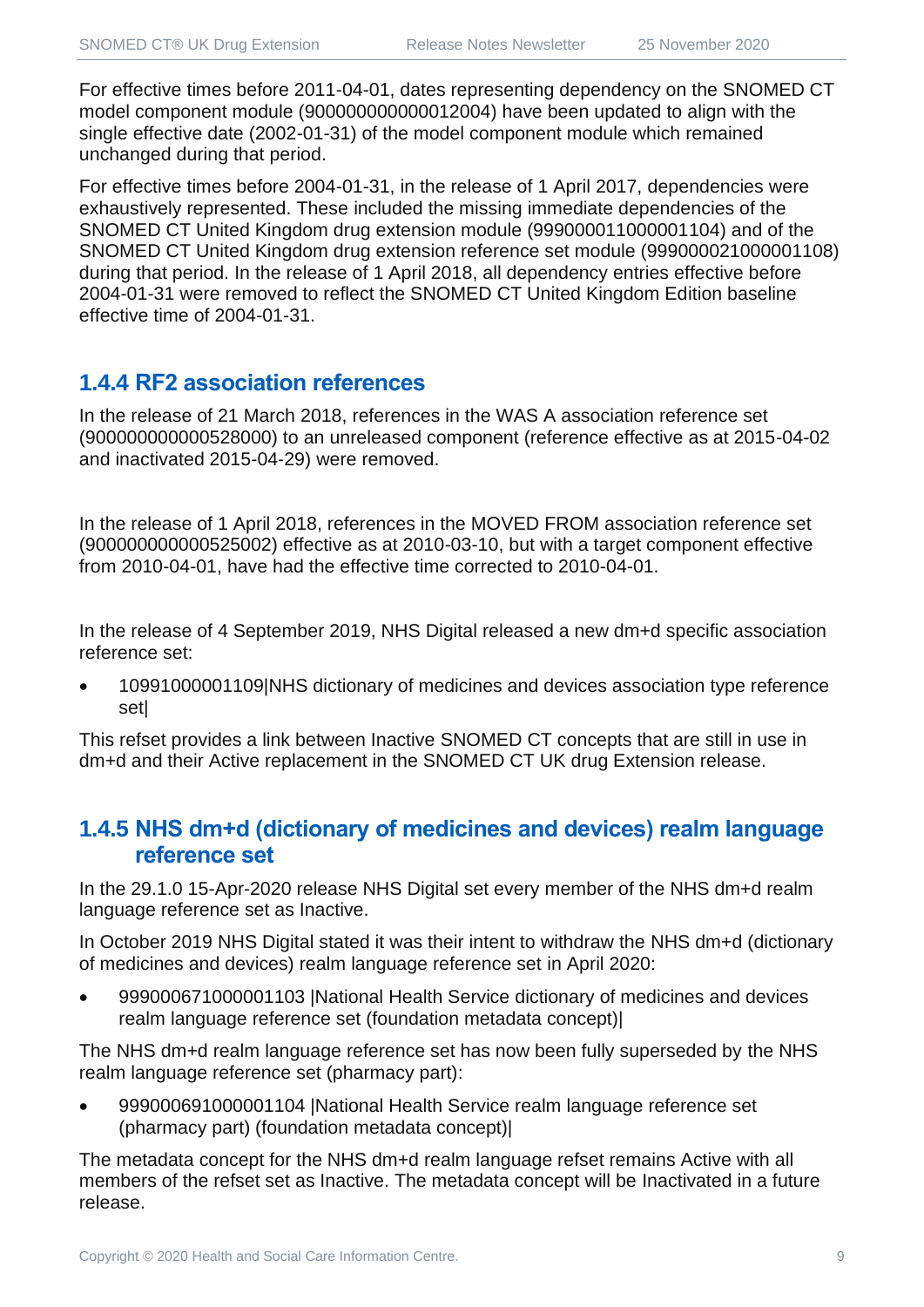## **1.5 Work in Progress**

## **1.5.1 Medical Devices Dictionary (MDD)**

Work is in progress on expanding the population of medical devices in dm+d.

Currently only those devices reimbursable in Primary Care (appliances) are routinely populated in MDD. Work on the MDD will potentially impact on these appliances with respect to more appliances being described at VMP level and some change in textual descriptions.

More information will be provided as it comes available.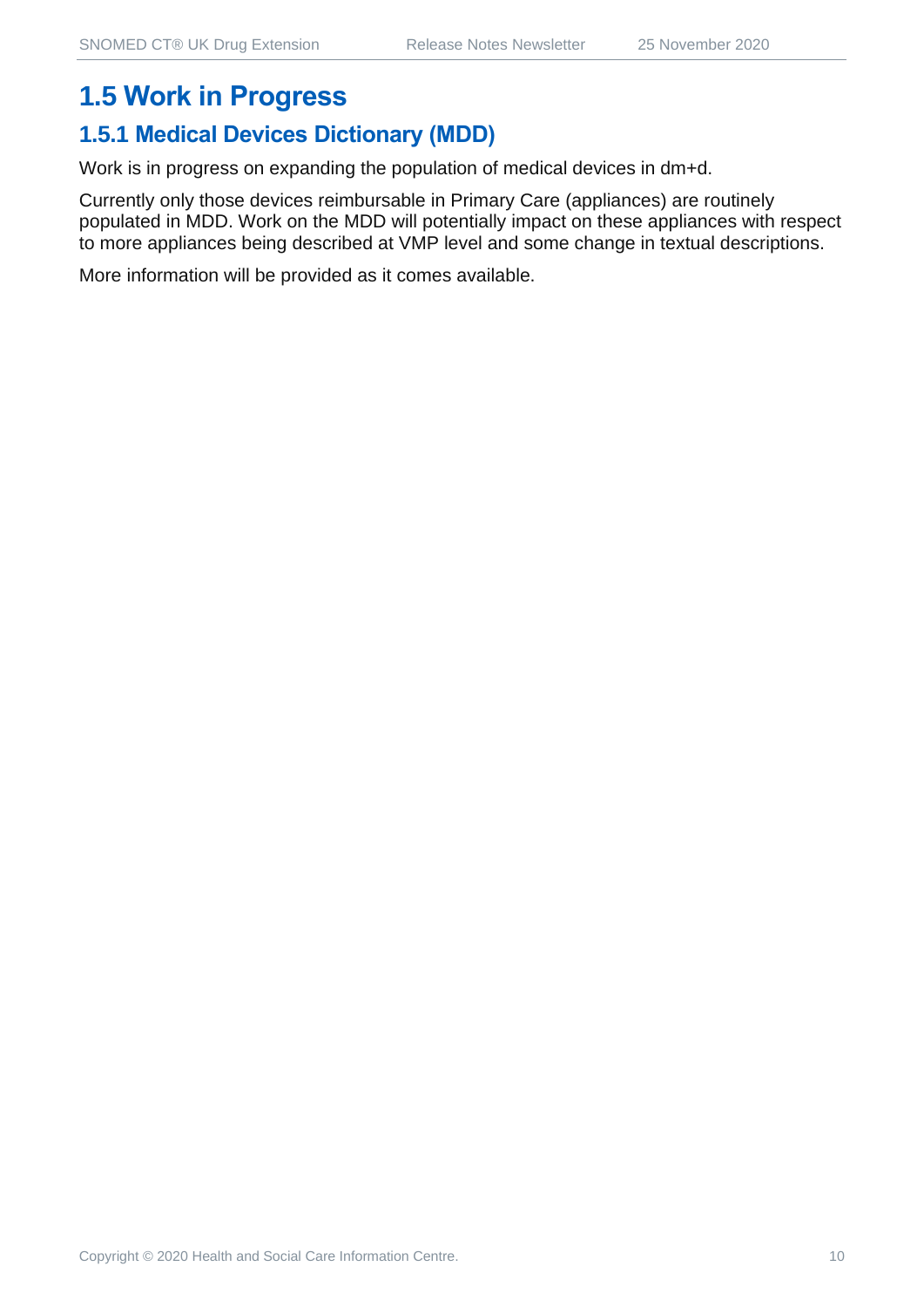#### **Items of note for the 25 November 2020 SNOMED CT UK Drug Extension Release 31.1.0**

The 25 November 2020 release of the SNOMED CT UK Drug Extension includes dm+d weekly data from TRUD release NHSBSA\_11.2.0\_20201116000001. Please see the NHSBSA dm+d sub-pack on the TRUD website [NHS Dictionary of Medicines and Devices](https://isd.digital.nhs.uk/trud3/user/guest/group/0/pack/6)  [sub-packs page](https://isd.digital.nhs.uk/trud3/user/guest/group/0/pack/6) for further information on extract and distribution dates.

SNOMED CT UK Drug Extension data is published on a four weekly cycle (plus two interim releases to synchronise with the biannual SNOMED CT UK Editions) within the NHS SNOMED sub-pack on the TRUD website [SNOMED CT UK Edition sub-packs page.](https://isd.digital.nhs.uk/trud3/user/guest/group/0/pack/26)

The refset files are supplied as part of the SNOMED CT UK Drug Extension and are updated and released in the same sub-pack.

#### *The UK Drug Extension documentation is now only available via [Delen](https://hscic.kahootz.com/connect.ti/t_c_home/view?objectId=14540272).*

*The UK Drug Bonus files (ePrescribing and dm+d Parsed files) are currently available on both [Delen](https://hscic.kahootz.com/connect.ti/t_c_home/view?objectId=14540272) and [TRUD.](https://isd.digital.nhs.uk/trud3/user/guest/group/0/pack/8/subpack/639/releases) From October 2020 we intend to publish the UK Drug Bonus files on TRUD only. If you have any comments or questions on this please contact us at [information.standards@nhs.net](mailto:information.standards@nhs.net)*

This release 31.1.0 of NHS SNOMED CT UK Drug Extension (25 November 2020) is synchronous with the 25 November 2020 SNOMED CT UK Edition.

#### **Upcoming change to update frequency of ePrescribing Excel and XML files**

The ePrescribing Excel and XML files are published to support the ePrescribing reference set files and can be used to assist implementation of electronic prescribing. Currently all 7 ePrescribing files (4 Excel files and 3 XML files) were updated with every UK Drug Extension release, even if no changes were made to the content.

From the 31.2.0 release:

The following files will only be updated if required:

UK\_SNOMED\_CT\_Medication\_Types\_Spec\_Data\_Specifications\_20201028.xls UK\_SNOMED\_CT\_Medication\_Types\_Spec\_Data\_Specifications\_20201028.xml

The following file will be reviewed against each new SNOMED CT International release but will not be updated between international uplift releases:

UK\_SNOMED\_CT\_Routes\_Requiring\_Qualification\_20201028.xls

The following files will continue to be updated with each SNOMED CT UK Drug Extension release:

UK\_SNOMED\_CT\_Marked\_Modifiers\_20201028.xls UK\_SNOMED\_CT\_Marked\_Modifiers\_20201028.xml UK\_SNOMED\_CT\_Medication\_Types\_Spec\_Form\_Route\_Combinations\_20201028.xls UK\_SNOMED\_CT\_Medication\_Types\_Form\_Route\_Pairs\_20201028.xml